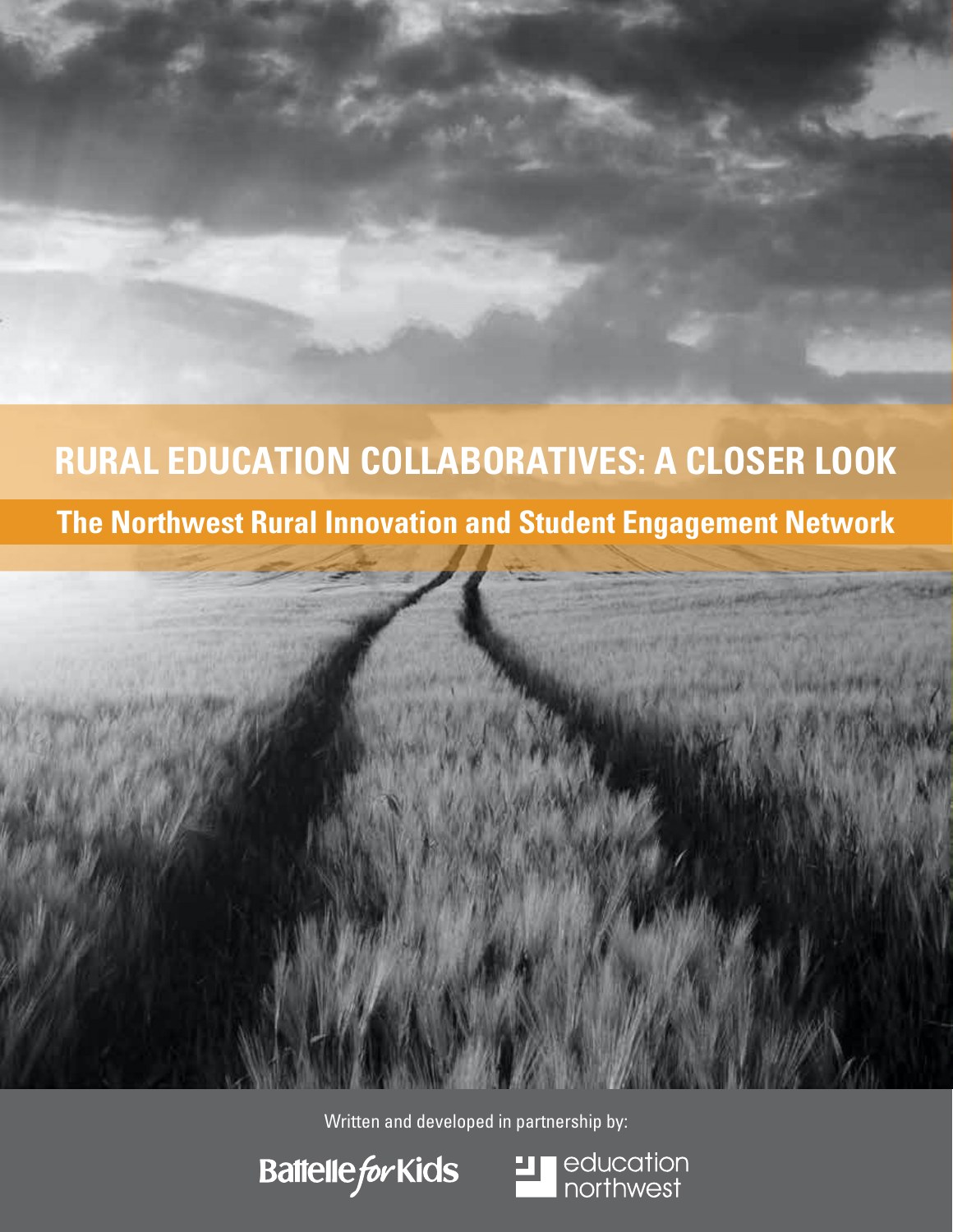## **THE NORTHWEST RURAL INNOVATION AND STUDENT ENGAGEMENT NETWORK**



Battelle for Kids (BFK) has thought deeply about, researched, and invested in rural education collaboratives (RECs). In 2015, BFK partnered with Education Northwest (EdNW) to study 17 of the most promising RECs across the country to learn how they are advancing equity, economic growth, and educational change for rural students and communities. Our research and lessons learned are detailed in the paper, *Generating Opportunity and Prosperity: The Promise of Rural Education Collaboratives*.

In addition, we developed in-depth case studies of four of the collaboratives—using in-person and phone interviews, direct observations of collaborative activities, and other research—including:

- [Eastern Shore of Maryland Educational Consortium](http://www.esmec.org/)
- [Northwest Rural Innovation and Student Engagement Network](http://nwcc.educationnorthwest.org/nw-rise-network)
- [Ohio Appalachian Collaborative](http://portal.battelleforkids.org/OAC/oac-home)
- [Vermont Rural Partnership](http://www.vermontruralpartnership.org/)

Each collaborative offers a unique characteristic that, when taken together, provides real insight into what it takes to advance rural educational opportunity—being well-grounded, well-designed, well-positioned, and well-timed.

There is great promise in rural collaboratives to help elevate the voice of rural districts; uplift and empower isolated educators, administrators, and students; and use limited resources to tackle big issues. Join us as we continue to lead, serve, innovate, and connect collaborative action that advances rural educational opportunity and economic prosperity.

The recent passage of the federal [Every Student Succeeds Act \(ESSA\)](http://www.ed.gov/essa) signals a new era for innovative forms of state and local relationships in the relentless pursuit of educational excellence and equity. Innovation through collaboration is essential. BFK is committed to working with people and places across the country that want to make ESSA work for rural students, families, and communities. Our research on the value and impact of rural education collaboratives can help this effort.

#### **ABOUT BATTELLE FOR KIDS**

Battelle for Kids is a national, not-for-profit organization dedicated to moving education forward for students by supporting the educators who work with them every day. Our mission-driven team of education, communications, technology, and business professionals provides innovative services, solutions, and products that empower teachers, develop leaders, and improve school systems to advance learner-centered education and ensure the growth and success of all. Learn how we move rural education forward at bfk.org/rural.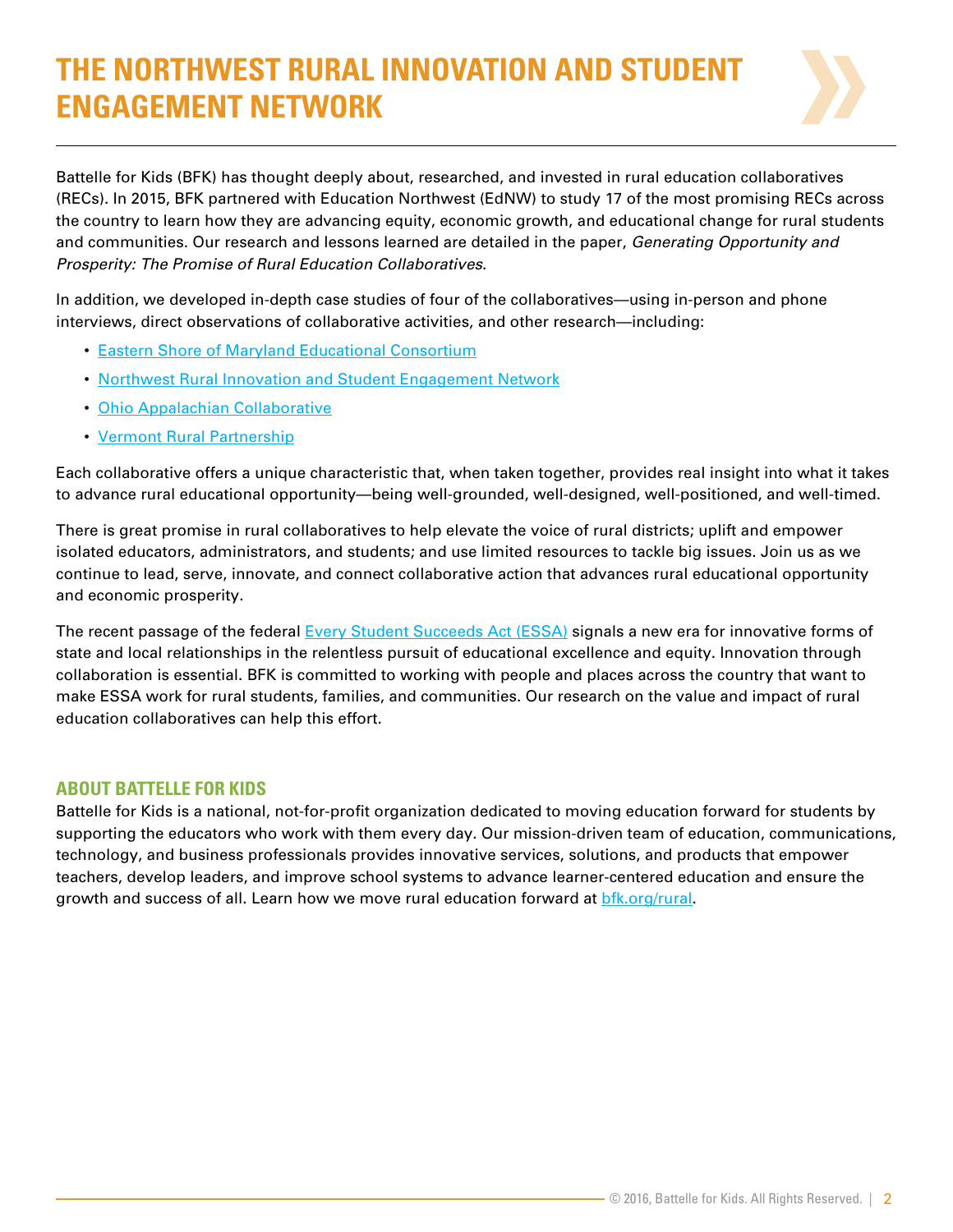## **OVERVIEW**

The [Northwest Rural Innovation and Student Engagement \(NW RISE\)](http://nwcc.educationnorthwest.org/nw-rise-network) 

Network was founded in 2013 to support improvements in teaching and learning in rural schools in the Pacific Northwest. The Network was formed in response to requests by state education agencies (SEAs) for assistance in supporting the rollout of new state standards and other needs in rural districts where geography, small size, and limited resources present significant barriers to implementation. NW RISE is a partnership among SEAs in Alaska, Idaho, Oregon, and Washington; 18 rural school districts; and the Northwest Comprehensive Center (NWCC) based at Education Northwest. Education network experts at the Boston College Lynch School of Education also serve as consulting partners.

NW RISE brings together teachers and leaders from rural communities across the four states to share resources, exchange best practices, and collaborate to increase student engagement and achievement. Members participate in regular virtual and in-person convenings, job-alike groups, and joint projects facilitated through an online professional learning community.

Just beginning its third year, NW RISE is already making a difference. Network members—including school, district, state, and other education agency staff—report high levels of satisfaction with Network activities and transformative effects on engagement and instructional practice. For many members, NW RISE has offered their first opportunity to work regularly with educators who teach the same grade or subject:

**NW RISE NETWORK AT A GLANCE**

**State(s)** Alaska, Idaho, Oregon, **Washington** 

> **Year Established** 2013

**Students Served** 3,900

> **Districts** 18

**Grade Level**  $K-12$ 

**Focus Area(s)** Student Engagement

**Annual Operating Budget** \$450,000

*"I'm the only teacher who teaches my subject in my school. It is so helpful to be able to bounce off ideas about lessons with these more experienced teachers."*

### **FOUNDING**

In spring 2013, SEA leaders in Idaho, Oregon, and Washington asked the NWCC for assistance in supporting their many rural districts. Across the three states, approximately 70 percent of the districts are rural and 40 percent are remote.1 Their primary concerns were improving student engagement and achievement; attracting and retaining qualified teachers to remote areas; and supporting rural educators in implementing new state standards and assessments.

The SEAs knew from experience that geography, small size, and limited resources were major barriers to delivering professional development to teachers and school leaders in rural districts. SEAs themselves had neither the funds nor staff capacity to provide sustained, on-site support for standards implementation and continuous improvement efforts in every rural district. Even a professional learning community (PLC) approach designed to engage teachers with their peers in school-based collaborative improvement proved difficult to implement in small rural districts where educators were known to make rueful jokes about being a "PLC of one."

As one of 15 federally funded regional comprehensive centers, NWCC's purpose is to enhance SEA's capacity to assist school districts and schools through training and technical assistance. NWCC is based at Education Northwest (EdNW), a non-profit applied research and development organization based in Portland, Oregon. In response to the SEA's request, EdNW's Chief Program Officer, Danette Parsley, and NWCC Director, Mike Siebersma, proposed the creation of a professional development network that would link rural educators in a learning community within and across states. The idea was well-received, and NWCC formed a design team to develop what would become the Northwest Rural Innovation and Student Engagement (NW RISE) Network.

1 U.S. Department of Education, 2011. Remote districts are defined as more than 25 miles from an urbanized area and more than 10 miles from an urban cluster.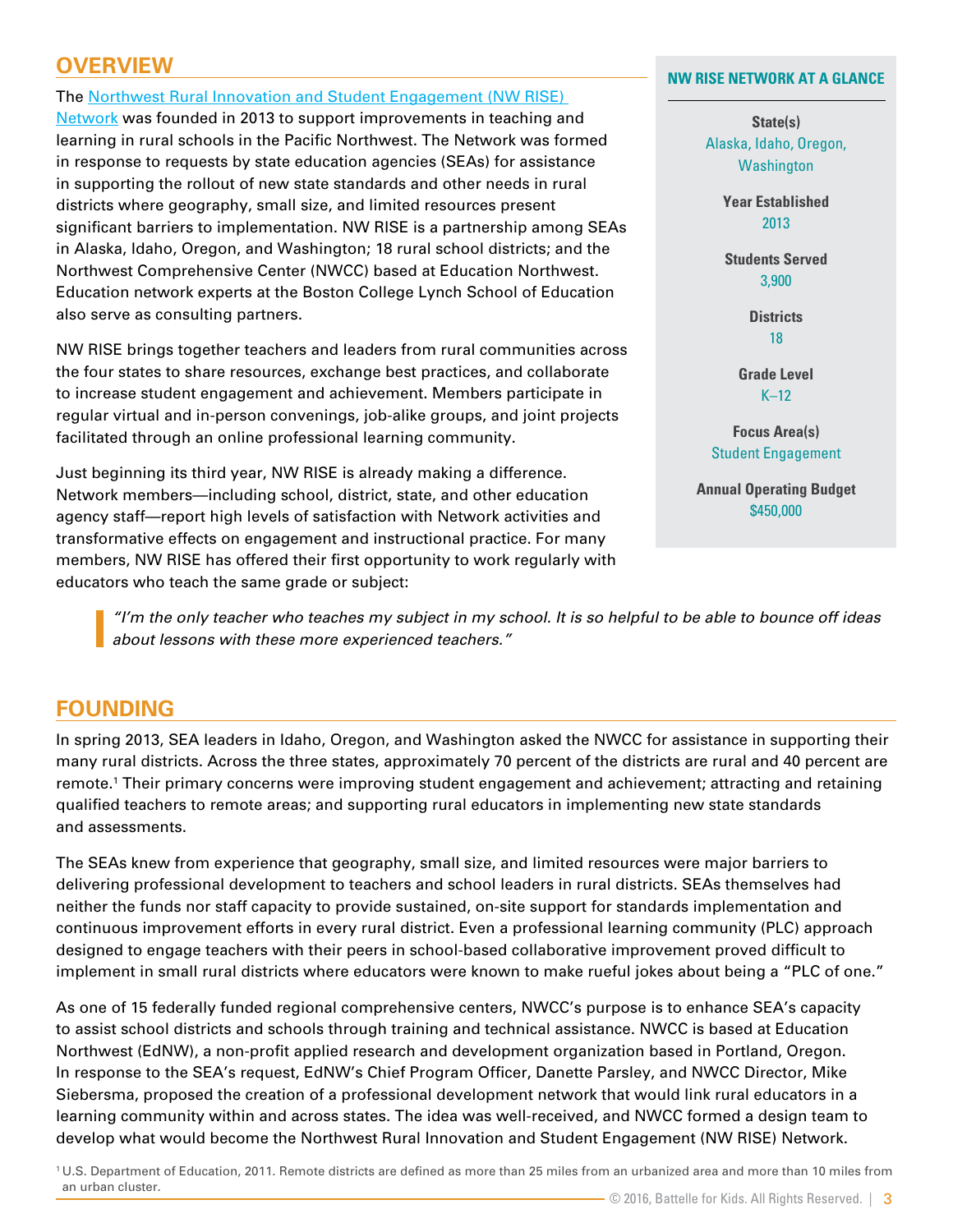The team spent a full year designing NW RISE with SEA staff. The design team soon expanded to include representatives from each state who formed NW RISE's initial steering committee. NWCC leaders also reached out to Andy Hargreaves and Dennis Shirley, education network experts in the Boston College Lynch School of Education, who provided both theoretical framing and practical network advice informed by research and field experience. Design team members examined a number of successful education networks (Hargreaves, et al., 2015) and identified elements that would serve as the "architecture" of the NW RISE Network, and an associated set of decisions related to member participation, focus, and leadership and governance (see below).

| NW RISE NETWORK ARCHITECTURE: DESIGN ELEMENT DECISIONS |                                                                                                                                                                                       |
|--------------------------------------------------------|---------------------------------------------------------------------------------------------------------------------------------------------------------------------------------------|
| <b>SITE SELECTION</b><br><b>AND PARTICIPATION</b>      | • Sites have a common structure (i.e., K-12 schools, single-campus LEAs).                                                                                                             |
|                                                        | . SEAs invite LEAs (up to four per state in Year 1) to participate based on indicators of readiness<br>(e.g., buy-in, willingness, minimum technological capacity, general capacity). |
| NETWORKING<br><b>ACTIVITIES</b>                        | . Combine in-person meetings (twice per year) with a robust infrastructure for distance networking,<br>facilitated by technology.                                                     |
|                                                        | . Provide opportunities for virtual collaboration (e.g., monthly webinars, asynchronous discussions,<br>role-alike projects).                                                         |
|                                                        | • Assign community manager to facilitate virtual collaboration.                                                                                                                       |
|                                                        | . Steering committee oversees continuous improvement of activities and makes adjustments as needed.                                                                                   |
| <b>FOCUS</b>                                           | . Implementation of the teaching, learning, and assessment of college- and career-ready standards.                                                                                    |
|                                                        | . Role-alike groups prioritize, define, and organize around problems of practice<br>(e.g., math, English Language Arts, technology use in the classroom, formative assessment).       |
| ADFRSHIP AND<br><b>NETWORK STEERING</b>                | . Steering committee establishes Network vision, gathers feedback from members, and provides<br>guidance for design modifications.                                                    |
|                                                        | · EdNW provides network infrastructure support.                                                                                                                                       |
|                                                        | • External partners share ideas and examples from other models.                                                                                                                       |
| <b>RESOURCES</b>                                       | • Steering committee identifies opportunities to sustain the Network.                                                                                                                 |
|                                                        | . SEAs find existing resources and create incentives to participate in the Network<br>(e.g., recognition and support; college credit, CEUs, PDUs; coaching; stipends).                |
| <b>NETWORK</b><br><b>CITIZENSHIP</b>                   | . Network leaders provide multiple forms of support as members engage and build capacity within<br>their network.                                                                     |
|                                                        | • Participants have a responsibility to engage in Network activities.                                                                                                                 |
|                                                        | . Established norms of Network citizenship, and share exemplars; community manager reinforces<br>expectations, norms of online interactions.                                          |
|                                                        | . Network participants take ownership of platform and initiate their own interactions and<br>webinar presentations.                                                                   |
| KNOWLEDGE<br><b>CIRCULATION</b>                        | . Steering committee creates and monitors documentation and communicates successes and lessons<br>learned from Network activities.                                                    |
|                                                        | . Intentionally connect via existing state and regional programs and networks.                                                                                                        |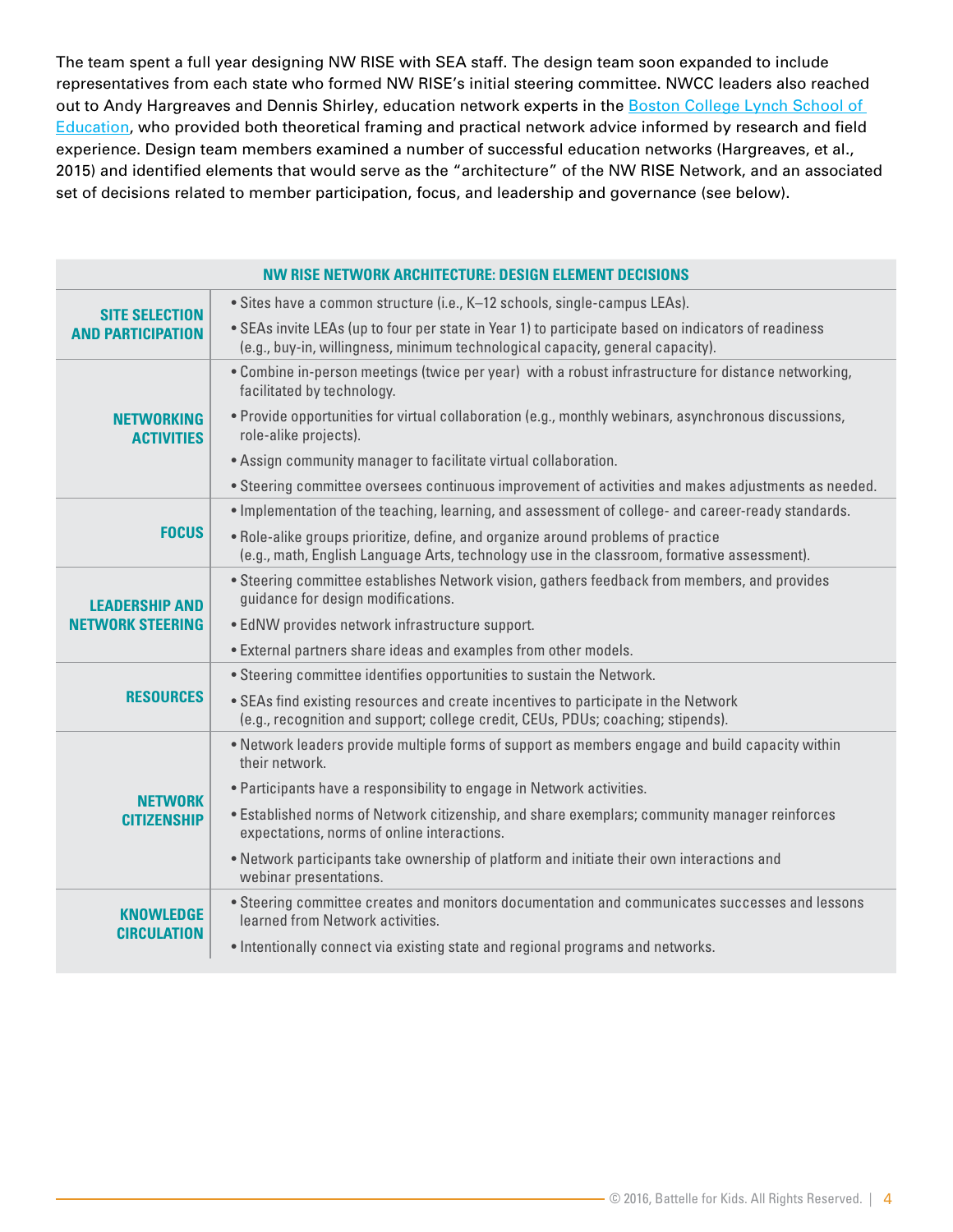## **FOCUS**

The NW RISE Network's overarching goal is to increase student engagement and achievement by creating supportive conditions for rural teachers and administrators to improve their practice. NW RISE is a "networked improvement community" that connects SEAs, districts, schools, researchers, and technical assistance providers in routine resource sharing, exchange of best practices, and collaboration to improve teaching and learning (Coburn, et al., 2013). It builds upon a substantial and growing body of international research indicating that educational change networks, when properly developed and led, build capacity to improve student achievement.<sup>2</sup>

For district- and school-based members, NW RISE focuses on developing and circulating "professional capital," defined by Hargreaves and Fullan (2013) as educators' capacity to:



access expertise and **1** support (social capital)

**3** know what and how to **2** teach (human capital)



use judgement to apply knowledge and input effectively in practice (decisional capital)

For SEA members, NW RISE increases their capacity to directly support and sustain school improvement, and to disseminate best practices and tools more broadly to schools across their states. For students, NW RISE focuses on academic and civic engagement. The design team identified three outcomes of high-quality student engagement especially important for students in rural communities: academic achievement, community attachment, and empowerment.

## **EVOLUTION AND MILESTONES**

#### **OPERATIONS AND GOVERNANCE**

Since its inception, NW RISE has been governed by an 18-member steering committee comprised of four members from each participating state (one SEA staff member, one district staff member, one school staff member, and one "other" member), three NWCC staff, and two partners from the Boston College Lynch School of Education. NW RISE uses the Network's "architecture" as an anchor for the steering committee's work and to track decisions and adjustments over time. NWCC serves as the coordinating organization for the Network, with responsibilities that include, but are not limited to, facilitation, logistics, identifying potential speakers, supporting schools in conducting monthly webinars, tracking participation, and hosting the online collaboration platform, Schoology. Partners at Boston College assist in major decision making and provide technical assistance and support. They also play significant roles at the semi-annual, in-person convenings, co-facilitating, and presenting on student engagement and professional capital.

The steering committee began as an advisory group for NWCC staff, but is gradually assuming greater responsibility as NW RISE's primary decision-making body. According to Matt Eide, NWCC's project leader for NW RISE, "the steering committee plays a very real role in setting the big picture vision for the Network" and is increasingly involved in determining the direction, priorities, and specific activities of the Network. Eide plans and facilitates all NW RISE steering committee meetings. Since the Network was formally launched in winter 2014, the steering committee has met monthly, though it now meets virtually every three months. Twice each year, the steering committee has met in-person for a full day following the semi-annual convenings of the whole network. During these in-person meetings, committee members engage in deeper reflection on successes and challenges to date, and big picture issues like Network strategies, growth, and funding.

#### **MEMBERSHIP**

SEAs take responsibility for recruitment, often in collaboration with member districts. SEA members on the original design team recruited the initial pilot cohort of nine districts. NW RISE has since doubled in size to 18 districts. All districts have either a single K–12 school, or at most two schools (one elementary and one secondary) located on the same campus.

2 See Hargreaves & Shirley, 2009; 2012; Hadfield & Chapman, 2009; Hadfield & Jopling, 2006; Hargreaves & Shirley, 2009; 2012; Muijs, Ainscow, Chapman, & West, 2011.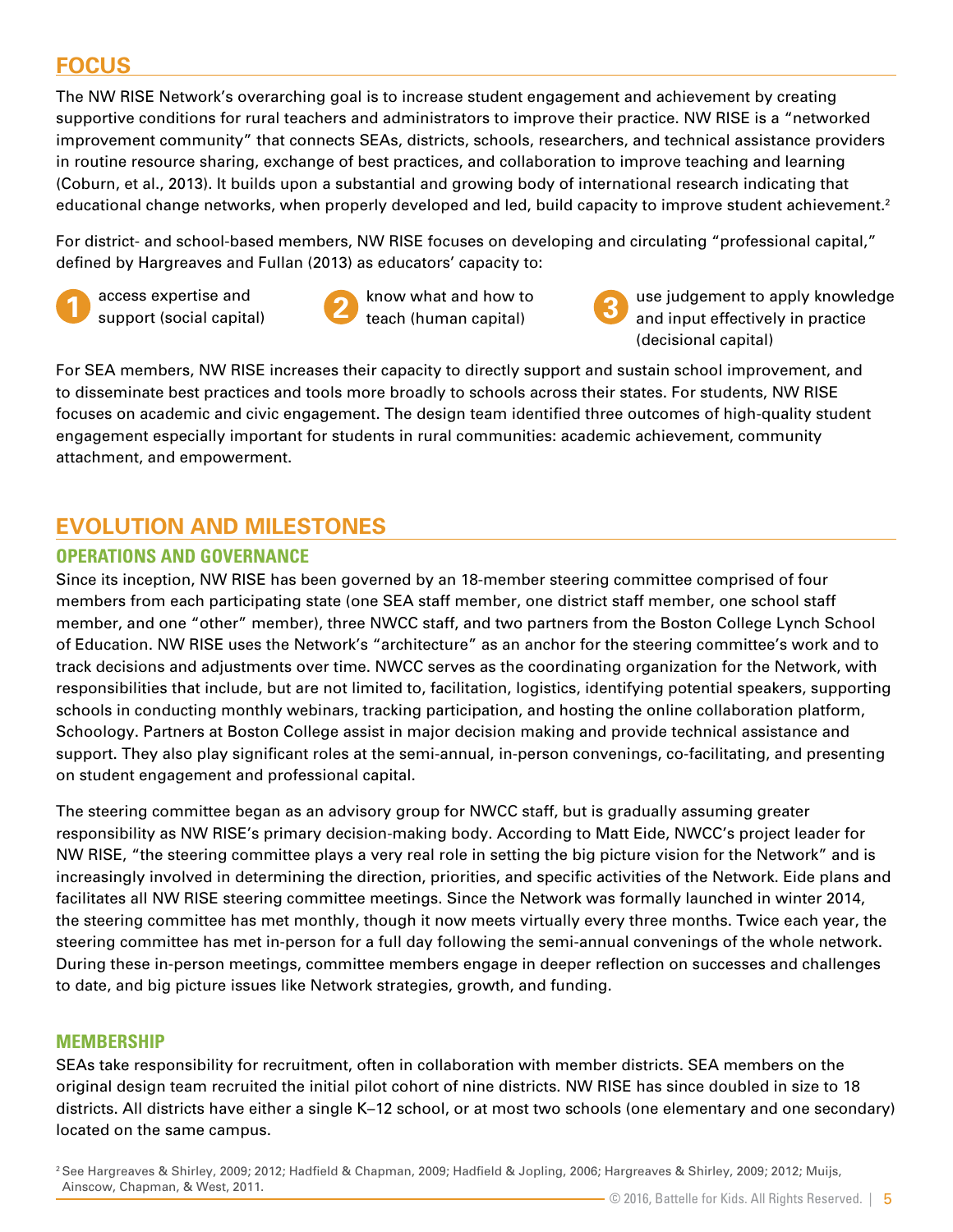SEAs used various criteria to recruit the founding districts—including cultural, linguistic, and racial diversity in student populations—aimed at reflecting the richness of heritage in the Northwest region. The SEAs also assessed schools' capacity and willingness to share their challenges and experiences with other schools and share student-level demographic and outcome data with Network leaders.

Until recently, the steering committee has been cautious about recruiting new districts, expressing concerns that getting too big too fast could erode the trust developing among members and affect emerging collaborative activities. NW RISE now feels stable enough that committee members feel intentional growth is both necessary and desirable to help diversify the Network and ensure that all participants have job-alike colleagues to work with.

Currently, there are no bylaws, membership terms, or other formal agreements to join and participate in NW RISE, though one SEA requires that its district members sign a memorandum of understanding (MOU). As the Network matures and transitions from its startup phase to a sustaining organization, NWCC staff expect that formal bylaws and other agreements will emerge.

#### **MILESTONES**

#### **2013**

- NW RISE founded
- Collaborative design period

#### **2014**

- NW RISE launched
- First steering committee meeting
- Job-alike groups started
- First face-to-face meetings
- Online community launched
- Collaborative projects started

#### **2015**

- Activities ongoing
- NW RISE expands to include Alaska districts

#### **FUNDING**

NW RISE is supported through a combination of federal, state, and local funds. The NWCC is currently the primary source of support, with funds going to Network operations and support staff. SEAs have supplied districts with small amounts to cover travel to in-person events. NW RISE districts contribute time "in-kind" for teachers and administrators to participate either virtually or in-person in meetings, job-alike groups, webinars, and other professional development activities.

NW RISE leaders recognize that members have few, if any, extra resources. Indeed, limited access to resources was a primary reason for forming the Network in the first place. They are optimistic, however, that the Network will become self-sustaining. Members are highly engaged and experiencing benefits, and more districts are expressing interest in joining. The steering committee has begun discussing funding models that will rely less on NWCC and more on a mix of grants and local and state contributions. "We want everyone to have skin in the game, [and we're] moving in that direction," reported one NW RISE leader.

#### **ACTIVITIES AND IMPACT**

NW RISE has pursued activities designed to build trust and respect among members, provide opportunities to share resources and collective expertise, inspire collective responsibility for student learning, and generate frequent and meaningful inquiry and networking opportunities among teachers and schools. Through face-toface and virtual meetings, job-alike groups, and collaborative projects, NW RISE members explore and implement innovative, research-based, and promising practices to improve teaching and learning.

#### **CONVENINGS**

NW RISE convenes the Network twice a year for two-day, face-to-face networking meetings. The Network's kickoff convening was held in Seattle, Washington in February 2014. It brought together 45 participants, including rural school educators, district leaders, SEA leaders, representatives of state and federal programs, and Network staff. Participants learned about the purpose, goals, and structure of NW RISE, and heard from members of a long-standing rural network in Canada. Participants also met in job-alike groups for the first time, and received instruction on how to plan cycles of inquiry and improvement, and how to use the Schoology platform to facilitate virtual collaboration.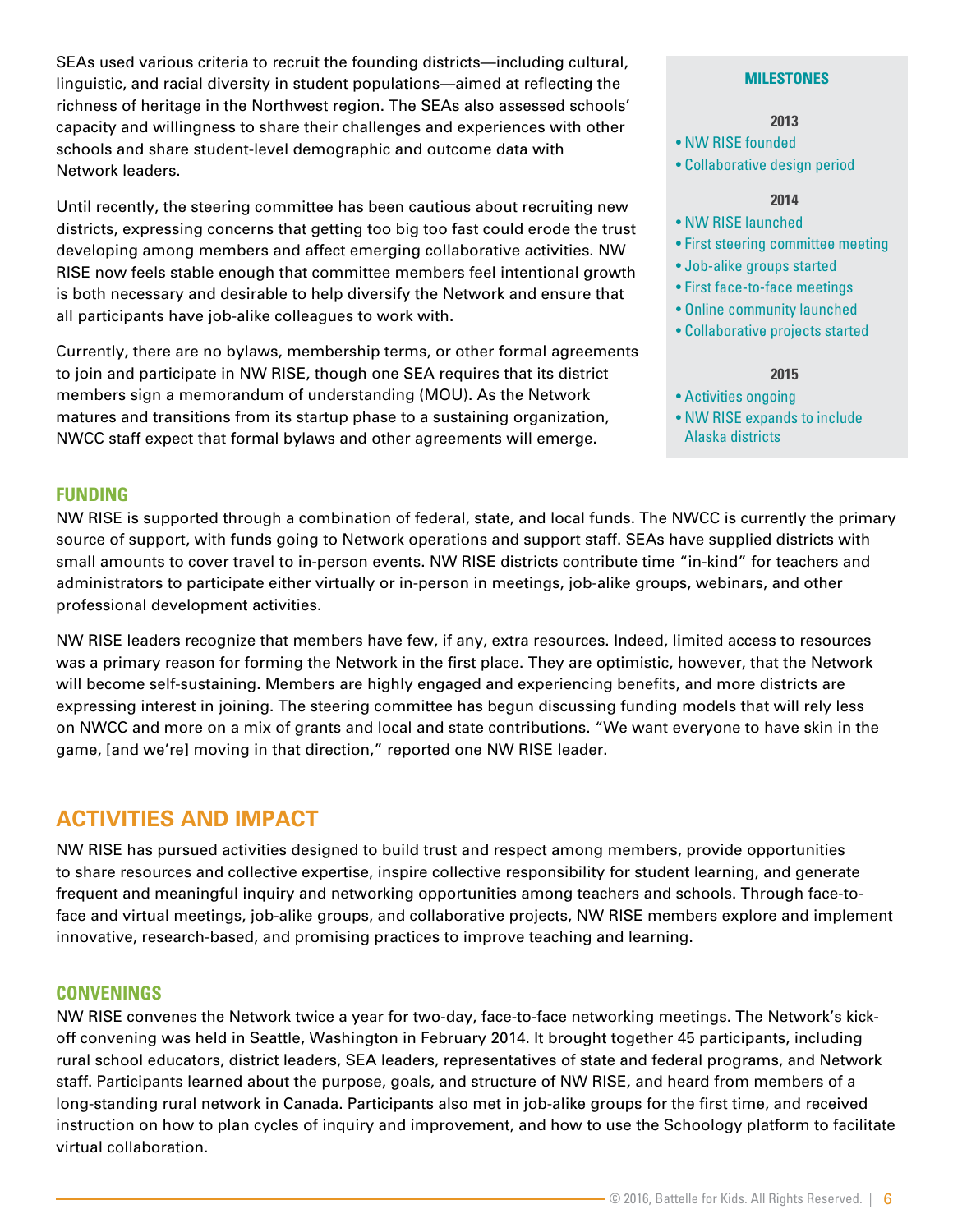A common focus across all meetings has been to develop a deeper and shared understanding of student engagement, including theory, strategies, and practices. Members also are routinely asked to reflect on Network activities and provide feedback to NW RISE leadership. By June 2015, the number of convening participants had increased by two-thirds to 70 members.

#### **JOB-ALIKE GROUPS**

Job-alike groups are a priority strategy and a central organizing activity for NW RISE. Teacher members organize into groups where they have natural affinity, typically around a subject area or grade level. There are also jobalike groups for SEA members and a separate group for principals and superintendents. Members are encouraged to self-select into the group that makes the most sense for them, or even form a subgroup. Currently NW RISE supports 10 job-alike groups:

- Kindergarten–Grade 2
- Grades 3–5
- English Language Arts
- Math (High School)
- Math (Middle Grades)
- Social Studies
- Science
- Special Education
- Administration
- SEA

Network leaders have received positive feedback from participants and steering committee members about the job-alike group strategy. In particular, some members have found the time set aside for job-alike groups to be the most valuable aspect of the in-person meetings. One member explained:

*"I got a chance to work with a great partner. I now have plans to do something new in my classroom. I have every expectation that students will be engaged and will enjoy our plan."*

NW RISE leaders are enthusiastic about how job-alike groups are beginning to work more effectively, increasing their potential to change classroom practice and outcomes for students.

*"They're [job-alike group members] still figuring out how to work together and in ways that address the project, but now they're starting to tighten it and move more directly and intentionally … Now they're starting to move towards changing what's happening in the classrooms."*

#### **COLLABORATIVE PLANNING AND THE ROLE OF SCHOOLOGY**

Job-alike groups develop a collaborative project and implementation protocol using an inquiry and improvement cycle approach called SPURTM, which guides groups through four stages: 1) set the focus, 2) plan for change, 3) undertake change, and 4) recharge and sustain. Group members document their goals, strategies, and activities as well as lessons learned and ways to address them. Groups implement their plans and use online and face-toface meeting time to review progress and revise their projects.

The SPUR process provides a helpful, concrete structure by which to guide job-alike activities. Michael O'Connor, an English Language Arts facilitator from Boston College, asserts that the guiding nature of the protocol has provided the job-alike members with "a roadmap, a structured guide that isn't used to impose or enforce, but rather guide our planning, implementation, and review of each job-alike project."

NW RISE uses Schoology, an online networking and collaboration platform, to support job-alike group activities and collaboration. While some groups limit their collaboration to sharing resources on Schoology, others develop joint projects to implement in the classroom followed by sharing successes and challenges with the rest of the group. Group facilitators assigned by NWCC are encouraged to prompt participation on Schoology and drive the momentum of group interactions through posting, sharing resources, and offering assistance in response to posted questions and challenges.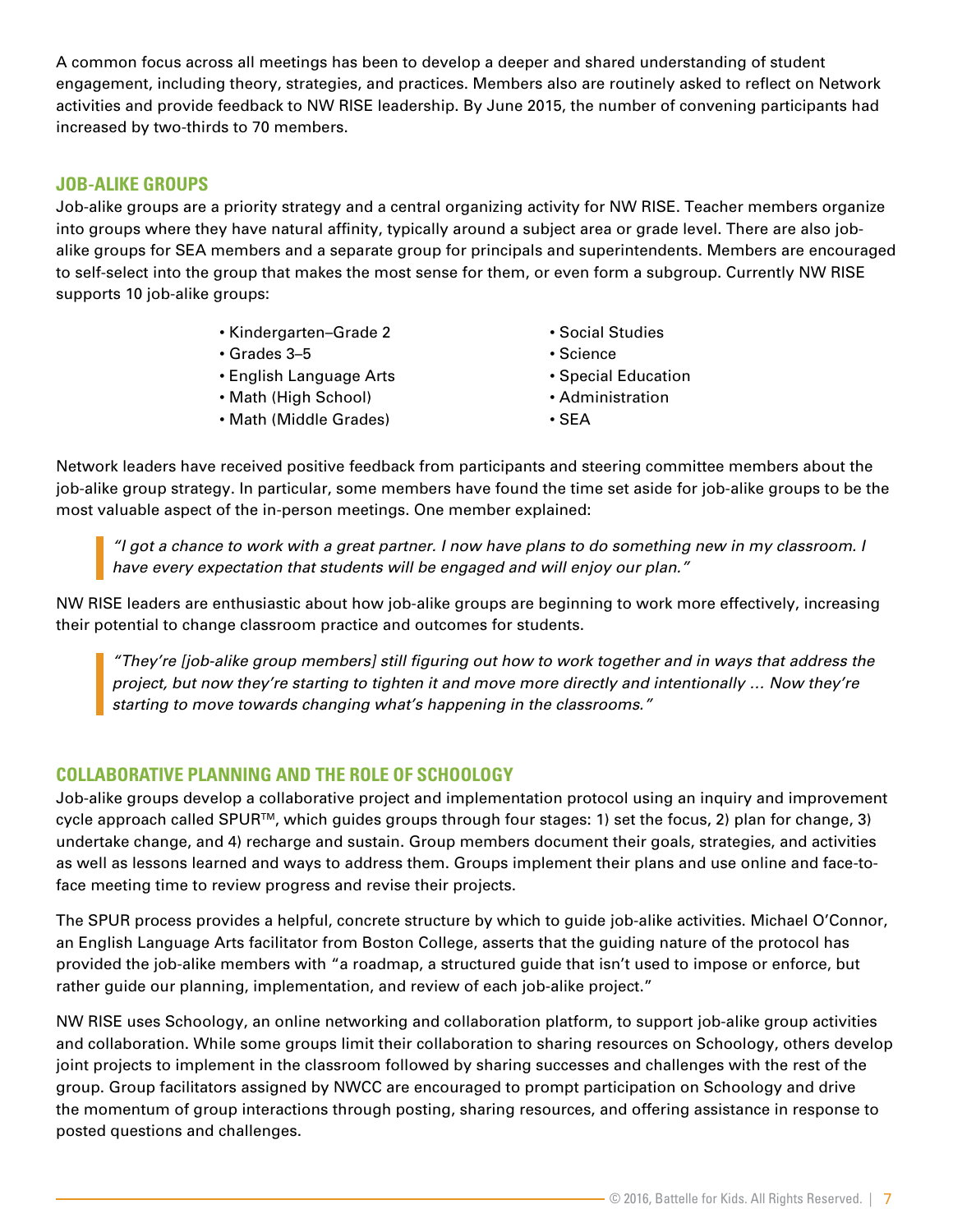#### **MEASURING SUCCESS**

NW RISE leaders gather data on the impact of the Network through feedback forms, member surveys, observations, and anecdotal accounts. These data indicate high levels of overall satisfaction with Network activities and transformative effects on members. In 2015, Network members also piloted two survey instruments aligned to core network goals (student engagement and professional capital) with the goal of assessing progress over time.

#### **PARTICIPATION AND FEEDBACK**

To date, over 200 NW RISE members participated in the four in-person, Network-wide convenings in 2014 and 2015. Well over half provided feedback on the convenings they attended via exit surveys. Across all events and the three evaluation categories—objectives, quality/relevance/ usefulness, design and delivery—participants gave the meetings very high ratings, ranging between 96 and 100 percent. Nearly all respondents reported that the event content increased their professional capital and their understanding of how to improve student engagement.3

In addition to surveying participants, the group also conducted interviews. In the words of two members interviewed for this case study:

> *"It's been a rejuvenating experience! Every conference, meeting people, people just like you. You can vent but then also talk about how we can help each other."*

*"It's incredibly valuable! There is no other professional development that is situated to schools our size. I'm going on my sixth year of teaching, and this is by far the best conference I've done that helps me become a better teacher in this situation."* 

Janet Bubl, a steering committee member representing the Oregon Department of Education, recalled an informational meeting to recruit a district for NW RISE. A district staff member was openly resistant to joining NW RISE. He did not believe the Network could help him and disliked that participation required heavy use of virtual communication. After his first in-person meeting, however, his attitude completely changed. "He's totally engaged [now] and really excited about getting ideas from other areas and other people like him," reports Bubl.

#### **CHANGING MINDSETS THROUGH COLLABORATION**

Rob Coulson is the social studies teacher at Powers High School in Powers, Oregon. He's also a social studies job-alike group member and a steering committee member of NW RISE. Rob also teaches 8th grade English, has six preps, serves as the district technical coordinator, and the list goes on. "You talk to anybody in a small school—there's nobody in a small school that does just one thing," he says.

Small rural school teachers do not always have opportunities to collaborate. Rob stresses that NW RISE *"…is the only chance to improve myself. It's very important to me because it's my only exposure to other people who teach what I teach and do what I do."*

Rob has found the in-person convenings to be particularly beneficial.

*"I would say that every time I go, I come back with things that make my classroom better… On top of that, I get a chance to talk to people who do other things, and I bring back to my school things that other teachers can use and should know about."*

Perhaps the biggest success of all is not a measurable outcome but rather the mental and emotional effect of participating in NW RISE. Rob considers this his biggest success, explaining, *"I think the big thing is getting a sense of what my place is in all this. I'm not just a cog. [I have realized] I am actually very important to this whole thing and what I do actually does matter. [Also that] within our schools, we have what we need to solve most of these problems, and that's not something I would have thought prior to all this. That change in mindset is a huge success."*

<sup>&</sup>lt;sup>3</sup> Following each NW RISE face-to-face convening, an external evaluator analyzes both quantitative and qualitative data from the feedback forms and provides a summary report to Network staff. Network staff, partners at Boston College, and steering committee members review the report and discuss what was well-received, what was not, and what, if anything, was missing from the event that can be added to the next virtual or face-to-face convening agenda.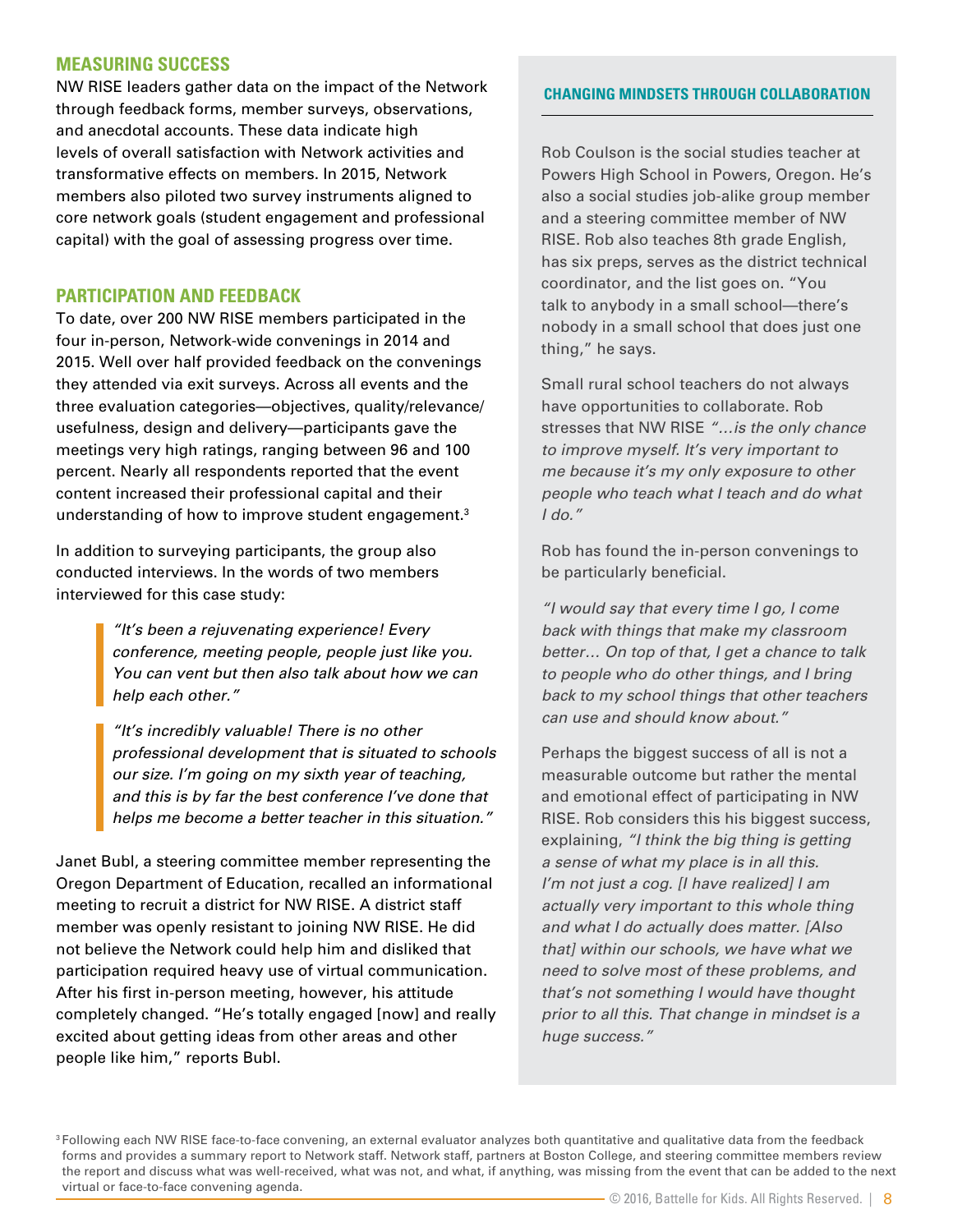#### **OUTCOMES FOR TEACHERS AND STUDENTS**

Access to new ideas and resources is a common theme when teacher members talk about their experiences with NW RISE. Teachers gain from the routine exchange with their peers in other districts, and from the opportunities to interact with experts from NWCC and Boston College. These experiences not only open doors to support and expertise, some members report a strengthened sense of purpose and increased confidence resulting from their participation in the Network (see Changing Mindsets Through Collaboration).

Another common theme is the energizing effect of Network activities on teachers as they collaborate and integrate ideas into their classroom practice. In one job-alike group, for example, members implemented a cross-state writing project that involved students from three rural schools in online peer editing. A teacher interviewed for this case study reported benefits for teachers and for students (see Cross-state Collaborative Projects).

NW RISE leaders also observed that participation in the Network provides leadership opportunities for rural teachers, including leading job-alike groups, serving on the steering committee, and facilitating and presenting in virtual and face-to-face meetings.

> *"Chris [Spriggs] is a good example of what we're talking about. Someone with a ton of energy, a ton of excitement … This is an opportunity for her to exercise some of those leadership muscles, without having to leave the classroom and become an administrator."*

> > *—Mike Siebersma, NWCC Director*

#### **OUTCOMES FOR NW RISE LEADERS**

For Janet Bubl, Oregon's SEA representative for NW RISE, the Network is addressing states' needs to extend training and development opportunities:

> *"[NW RISE] has allowed us, as an organization, to better support the small rural districts. To put it simply, it gives everyone involved the chance to connect and exchange ideas and receive support."*

#### **CROSS-STATE COLLABORATIVE PROJECTS**

Chris Spriggs is the only English teacher at Glenns Ferry High School, a 140-student high school in Glenns Ferry, Idaho. Chris' district joined NW RISE during its first year, and not long after she was asked to join the steering committee.

When asked what she felt has been the most energizing NW RISE project or activity, Chris shared her job-alike group's collaborative project. The goal was to create a cross-state writing project in which students from three rural schools met online to peer edit and work cooperatively as part of their English class curriculum.

*"Glenns Ferry brought [the idea of the cross-state assignment] back to the district and all teachers feel that pride. We have teachers that have been on staff 30+ years and we're just now writing on discussion boards together. This helped create a lot of camaraderie in our school. I think it has made a tremendous impact."*

Due to the success of the cross-school collaboration in their English classes, Chris and participating teachers plan to incorporate a similar student-to-student collaboration in history, science, and math classes. Teachers are getting on board because they see the positive effects on student engagement.

*"Having our students work that way together was a huge eye opener. The students tried harder."*

NWCC Director Mike Siebersma describes how SEA

members have begun to see just how "far reaching" the effects of membership in NW RISE can be. More specifically, he describes how the Network can help address the challenge of attracting and retaining teachers in rural districts:

*"At least from the part of our SEA colleagues, they're starting to see the Network as a powerful retention strategy for teachers in these isolated small districts. I don't know if that's how we originally envisioned this thing but I think that is a powerful outcome for this Network."*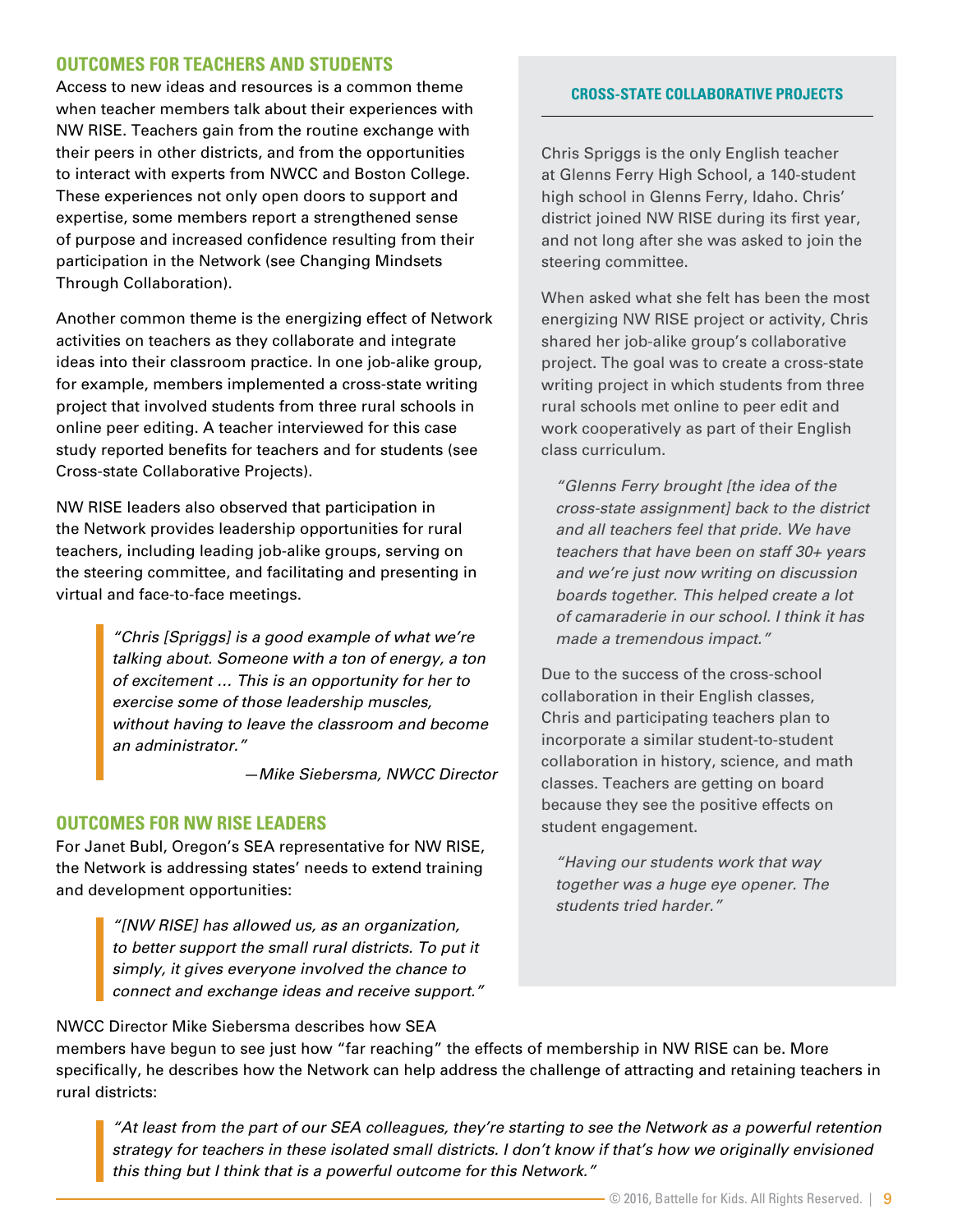## **LESSONS LEARNED**

#### **BEING WELL-DESIGNED**

When asked what advice they would like to give others about creating a rural education collaborative like NW RISE, Network leaders stressed the importance of intentional design. Danette Parsley attributes NW RISE's rapid evolution and success to the work of the original design team:

*"We learned from existing networks … about the best of them … and then created a network from the ground up to function and work that way. It's been a huge win."*

For Matt Eide, early planning has facilitated the day-to-day work of NW RISE because it offered a clear operating framework:

*"We attend to the architecture of the [collaborative], that intentional design, and use that as a framework to get going and make adjustments along the way."* 

As part of the framework, leaders stress the importance of the steering committee with representatives in each group, citing it as "essential."

#### **DEDICATED NETWORK COORDINATION**

The role of NWCC as a coordinating organization is also key. NW RISE leaders have adopted the concept of a sustaining "backbone" organization from the collective impact literature (Kania & Kramer, 2011). Mike Siebersma explains:

*"Originally, we wanted to provide that scaffolding and then withdraw, but we're learning that without that backbone [organization], there isn't a network. The backbone is able to keep the passion and the mission, allowing the participants to use that to move forward while the backbone can also do the ongoing technical work."*

#### **CONCLUSION**

While this Network is young, it is full of ambition and passion. Early successes have included a focus on intentional network design, bringing a diverse group of stakeholders together for Network governance, and providing multiple options for network engagement. Members have enjoyed the benefits of face-to-face meetings but also the options to connect virtually to colleagues in different states through online platforms. This kind of flexibility is a critical part of Network success, and bodes well for the future of NW RISE as it continues to plan for the sustainability of this growing and valuable network.